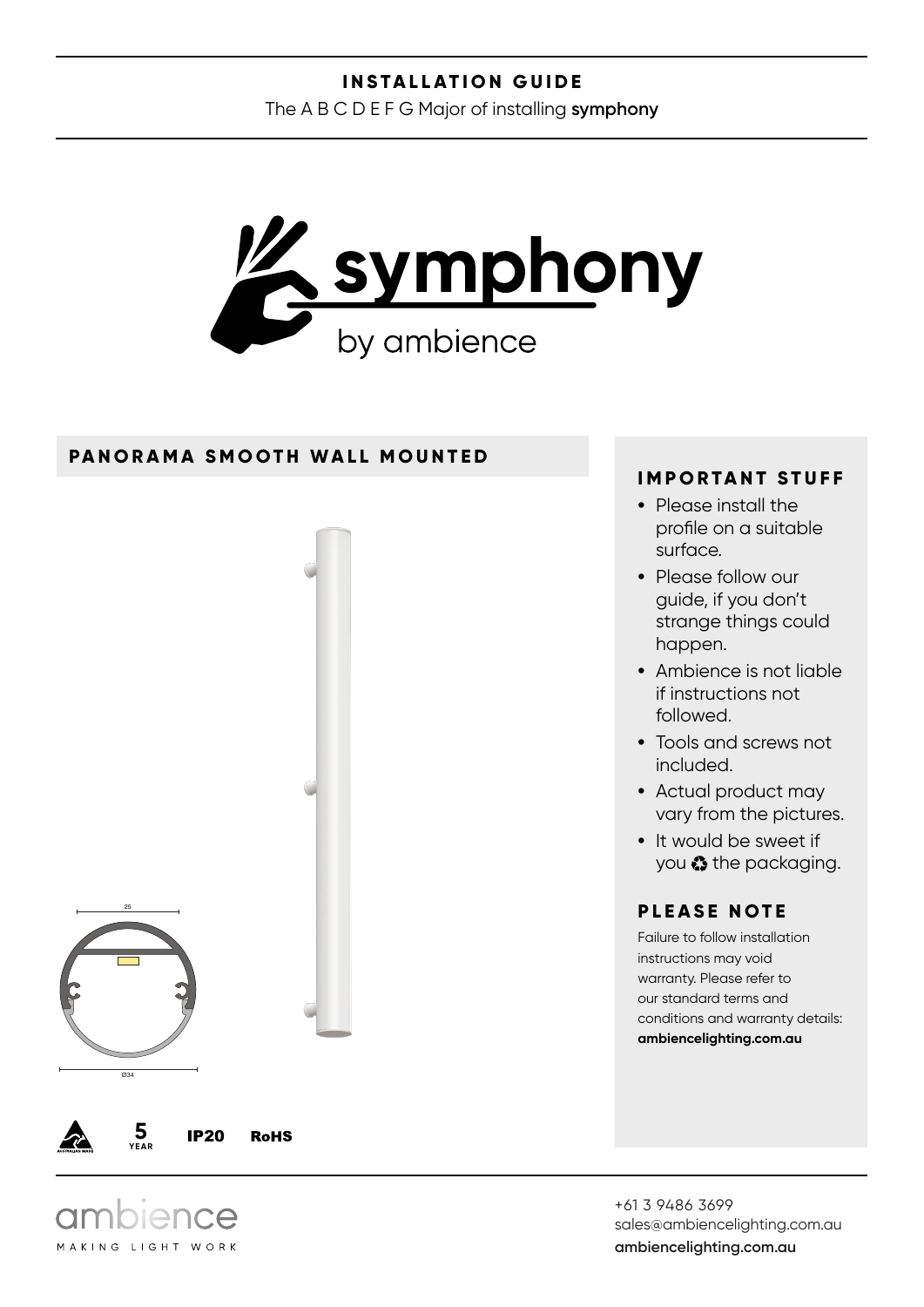Take a deep breath. Now remove the diffuser. Drill holes in the wall the same distance as mounting barrels. Use a screw to mount Part A to the wall. Don't mount screws to center barrel, you'll use that to feed the cable later.

# **2**

Place the profile onto Part A and align with the holes and screw in Part B.





# **3**

**1**

Feed the power feed cable through the center mounting barrel.



Stick down the LED tape carefully (they are fragile!)